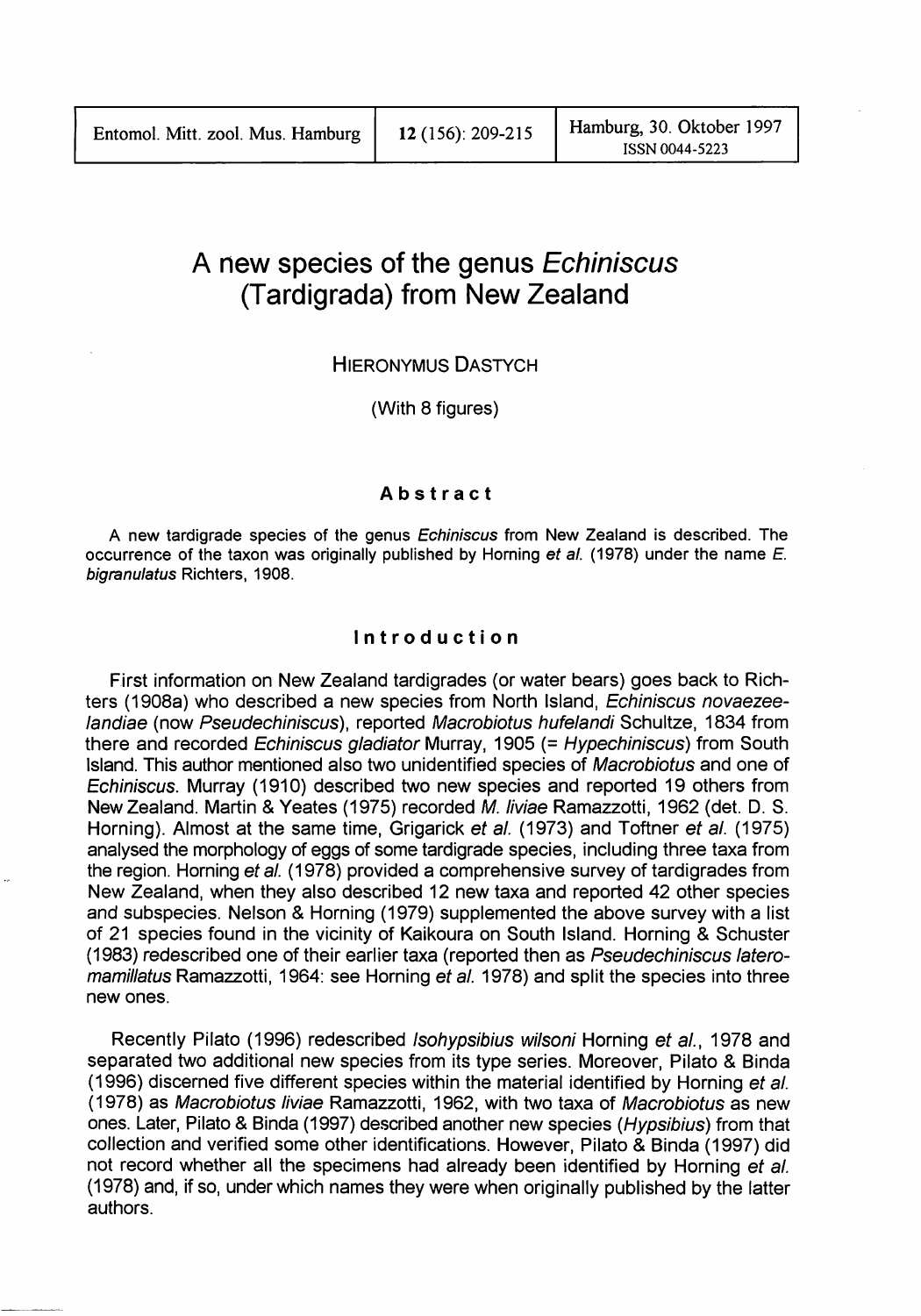While recently examining some microscope slides from the tardigrade collection of Horning et al. (1978), several specimens were found which had been identified by these authors as Echiniscus bigranulatus Richters, 1908. However, the examination showed that these specimens are not  $E$ , bigranulatus but represent a new species. Its description is given below. The material was kindly loaned to the author by Dr. R. L. Palma of the Museum of New Zealand Te Papa Tongarewa (MONZ), Wellington.

Unless otherwise indicated, the measurements given are those of the holotype. Abbreviations used in Figs 2-6: A- appendage A,  $c$ - mouth cone,  $ce$ - external cirrus,  $hp$ - head papilla, mp- IIIrd median plate,  $np$ - neck plate,  $sb$ - subcephalic plates,  $sp$ - shoulder plate,  $tp$ - terminal plate.

## **Description**

Echiniscus palmai sp. n. (Figs 1-8) Echiniscus bigranulatus; Homing et al. 1978 (p. 191, Figs. 7-9,161); Mclnnes 1994 (in part).

DIAGNOSIS. Median sized Echiniscus with long head cirri, relatively short lateral appendages A and characteristic large hemispherical knobs on dorsal plates, the knobs being irregularly and sparsely distributed. Under the surface of dorsal plates also occurs tiny and dense granulation. External claws smooth, internal ones with a spur.

HOLOTYPE. Female, 286 um long; deposited in the Museum of New Zealand (MONZ), Wellington.

LOCUS TYPICUS. New Zealand, South Island, Arthurs Pass National Park, Pegleg Flat, from "Dicranoloma robustum (probably), on Hoheria sp. ", 18 May 1970, coil. D. S. Homing, sample No. 163.

PARATYPES. Altogether 18 specimens (4 females, 4 males, 10 individuals with undet. sex) mounted on 18 slides, all from New Zealand, South Island. Paratypes No. 1-5, data as for holotype; paratype No. 6, as above, from Leptostomum inclinans on Hoheria sp. (sample No. 164); paratype No. 7, as above, from Calyptogon mnioides on Hoheria sp. (sample No. 170); paratype No. 8, Westiand National Park, Franz Josef Valley, 29 Mar 1970, coil. D. S. Homing, from Camptochaete arbuscula on Podocarpus hallii (sample No. 58); paratypes No. 9-10, Abel Tasman National Park, Canaan Road terminus, from Lobaria adscripta on live Nothofagus, 9 Apr 1971, coil. D. S. Homing (sample No. 525); paratype No. **11,** as above, from foliose lichens on live tree trunk (sample No. 526); paratypes No. 12-13, Mt Aspiring National Park, Haast Pass, 21 Oct 1970, coil. D. S. Homing, from mixed cryptogams on Nothofagus sp. (sample No. 381); paratype No. 14, as above (sample No. 382), from Pseudocyphellaria colensoni on twigs of Nothofagus sp.; paratype No. 15, as above, from Pseudocyphellaria homeophylla on live tree trunk (sample No. 377); paratypes No. 16-17, Banks Peninsula, Coopers Knobs, from Hypnum cupressiforme and Metzgeria decipiens on Dacrydium cupressinum, 9 Apr 1970, coil. D. S. Homing (sample No. 87); paratype No. 18, Lake Monowai, hepatics and Sticta sp. on Nothofagus sp., sample No. 586, coli. J. L. Bumip.

The paratype No. 1 is deposited in the Zoologisches Museum Hamburg (ZMH Reg. No. A39/97); the remaining ones are housed at the MONZ, Wellington.

ETYMOLOGY. The new species has been dedicated to Dr. Ricardo L. Palma, a curator of insects at the MONZ, Wellington.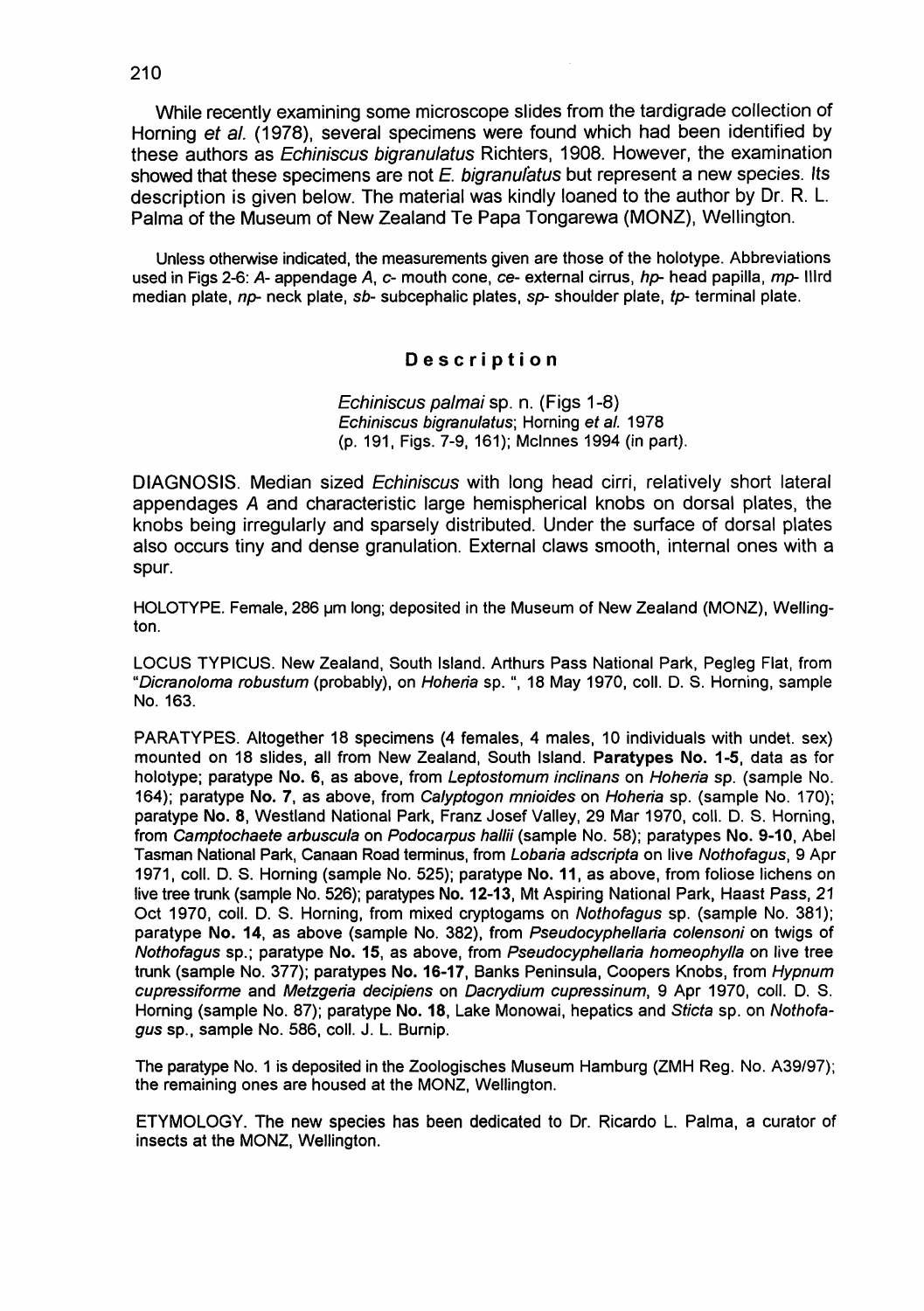

Figs 1-3. Echiniscus palmai sp. n.: 1 - whole animal, dorsal view (holotype, º); 2 - anterior part of the body, lateral view; 3 - male, dorsal view (All interference contrast. See text for abbreviations). ~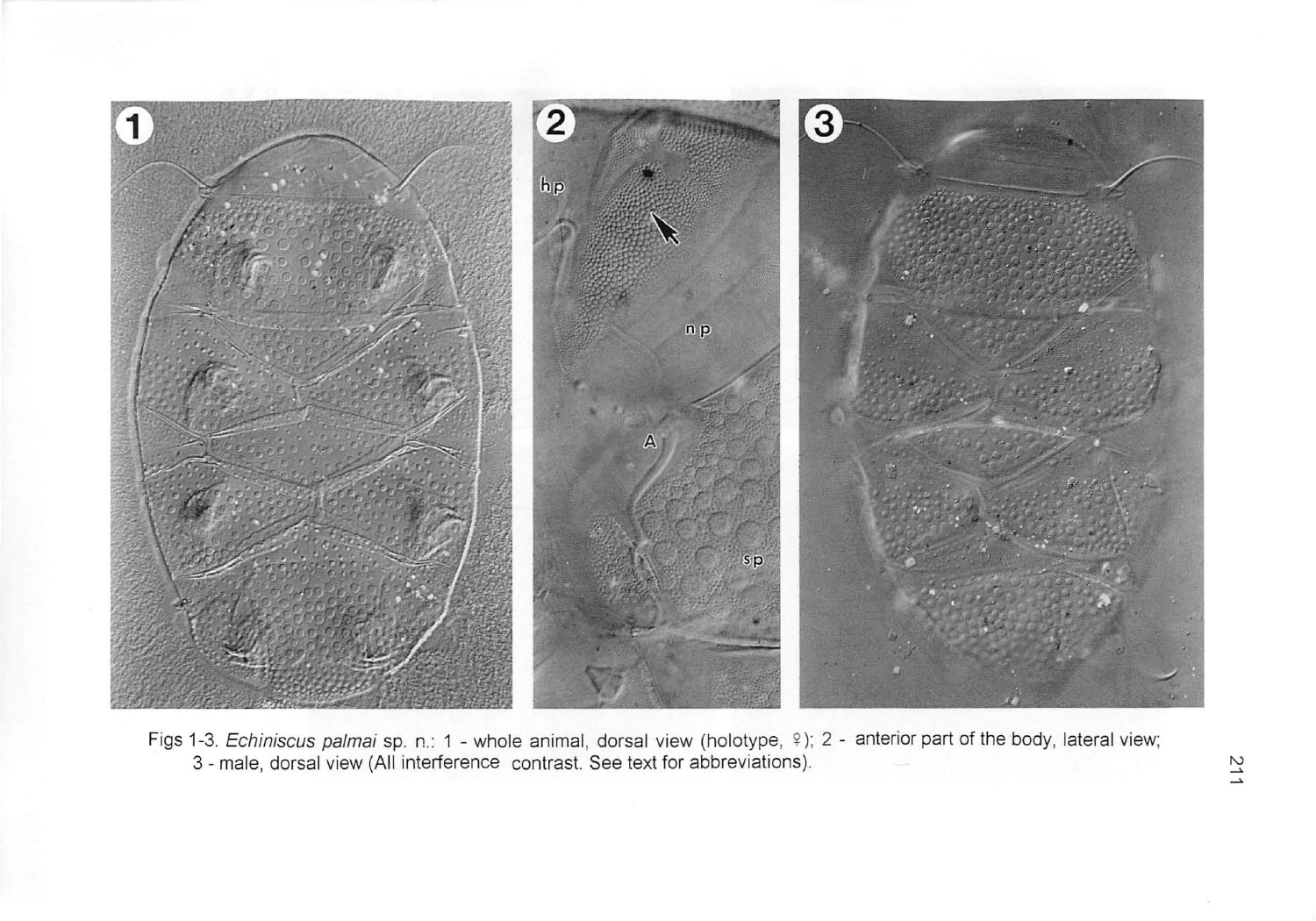

Figs 4-8. Echiniscus palmai sp. n.: 4 - granulation (knobs) on Illrd median- and terminal plate; 5 - tiny granulation under the cuticular surface, shoulder plate; 6 - head region and subcephalic plates, ventral view; 7 and 8 - claws **III and IV**, respectively (arrow: spur on internal claw).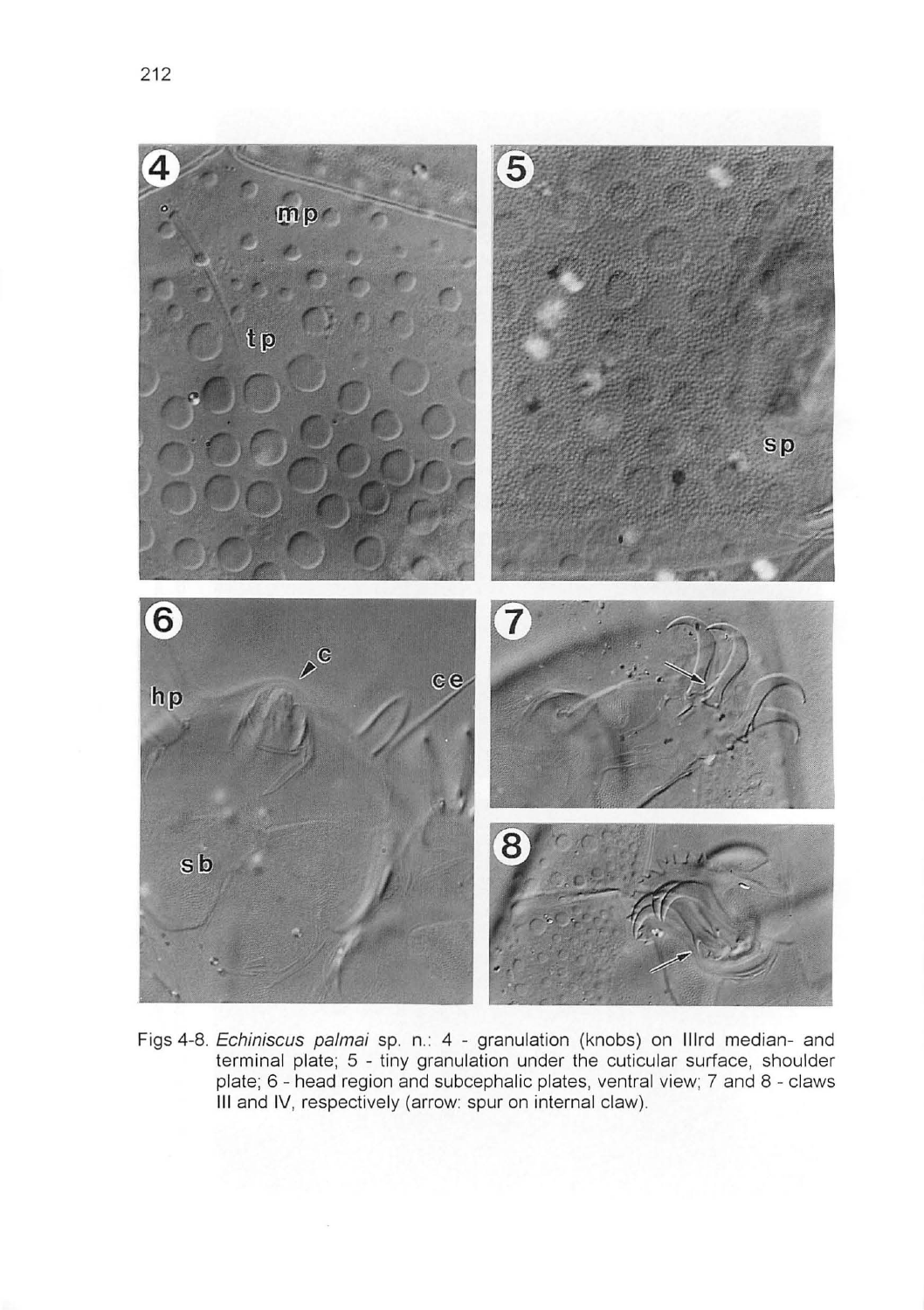DESCRIPTION. The body length lies between 180-297 um (holotype: 286 um), that of females being greater (211- 297  $\mu$ m) than males (194-257  $\mu$ m). The body colour of living animals is unknown (red?), as it was not reported by Horning et al. (1978); in the slide preparations (Hoyer's medium) the specimens are grey-yellowish. The black eyedots are lacking.

Dorsal plates well developed, except for the third, median one, which is poorly marked. Ventral plates absent, except for a pair of subcephalic plates, which are well marked in males (Fig. 6). The neck plate clearly visible. The terminal plate with two medium sized incisions but without faceting.

The ornamentation of dorsal plates consists of large, nearly circular, hemispherical knobs (domes), up to 5.5  $\mu$ m (usually 2.5-3.5  $\mu$ m) in diameter. Smaller such knobs occur also laterally in areas between the segmental plates. The knobs are irregularly distributed and are located either relatively far from each other in larger specimens (usually females: Fig. 1,4) or more closely in smaller individuals, including males (Fig. 2). The distance between individual knobs is at times several times larger than the knob diameter, though usually much less. Under the surface of dorsal plates occur tiny and dense granules (Fig. 5), which are irregularly shaped and about  $0.5 \mu m$  in diameter. The neck plate shows a similar granulation (Fig. 2). The head plate is covered with granules somehow similar in shape, but smaller in size, to those of *E.* blumi (Fig. 2, arrow). This ornamentation occurs also on spine fringes. Ventral side with tiny granules (0.3-0.5 um in diameter), closely and regularly distributed.

The head segment with long cirri. In the holotype the external cirri are  $41 \mu m$  long (range: 25-41 um), the internal cirri with 23 um (16-32 um) being shorter. Head papilla  $(=$  papilla cephalica,  $=$  secondary clava) 6.3  $\mu$ m long (6.3-13.0  $\mu$ m), in males larger. The papilla is distinctly shifted towards the external cirrus and located almost at its base (Fig. 6). The lateral appendage A 86  $\mu$ m long (32-75  $\mu$ m), being 26-35% of the body length. Clava (= primary clava) median sized,  $7 \mu m$ . Other appendages are lacking.

The mouth tube has weakly sclerotized stylet supports.

Legs I with a small spine-like sensory organ  $(5.5 \mu m$  in length) and legs IV with small sensory papilla  $(5.5 \text{ }\mu\text{m})$ . The spine fringes (Fig. 8) composed of 10 and 11 irregularly shaped, sharp spines each (range 6-16). Claws are medium sized, the external ones smooth, the internal claws with a small, downwards directed spine (spur). This spur is smaller and more closely located to the base on claws I to Ill; on claws IV it is larger and more distant from the base (Figs 7, 8: arrows). Claws IV in the holotype are 21  $\mu$ m long (12-22  $\mu$ m).

#### **Comments**

Echiniscus palmai sp. n. is well characterized by the sculpture of its dorsal plates. The usually large, distinctly raised and circular knobs (domes) on the plates and particularly their sparse and irreguiar distribution, distinguish the new species from all taxa of the very specious genus Echiniscus. Such ornamentation pattern has not been reported for the genus until now, but seems, for example, to be the rule in Mopsechi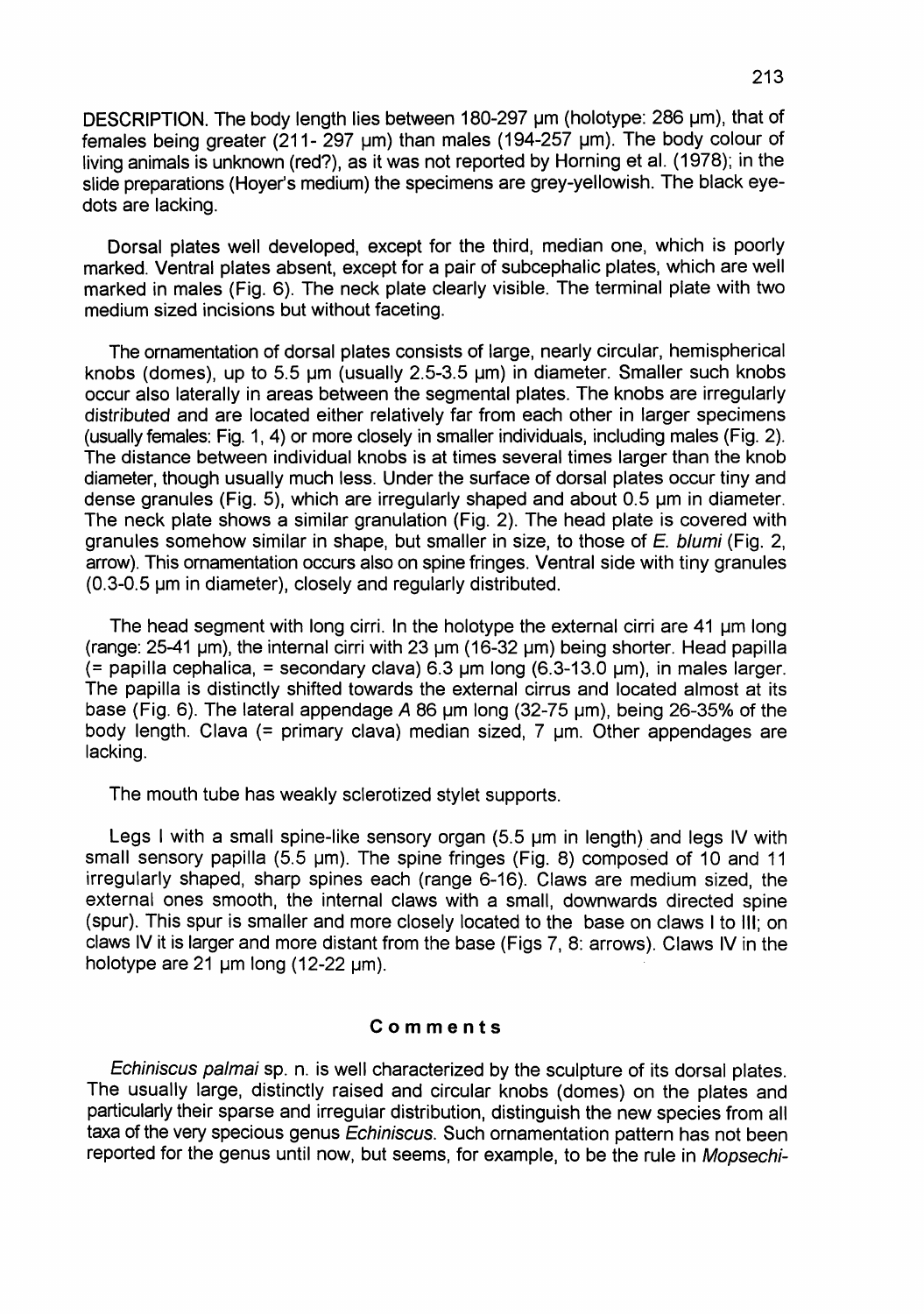niscus. In the latter genus however, the knobs are much smaller and even more sparsely distributed.

*E.* bigranulatus, a taxon described by Richters (1908b) from the Argentinian part of Tierra del Fuego (Ushuaia), differs from the new species mainly in the type of ornamentation of its dorsal plates. The plates in both taxa are "doubly granulated", i.e. with two kinds of microstructures. However, the pattern of this granulation is decidedly different in *E.* palmai sp. n. In *E.* bigranulatus small and irregularly shaped holes which are sparsely and irregularly distributed occur on the surface of dorsal plates; in the new species large circular domes (knobs) are present on the plates instead of holes. The tiny and closely spaced granules under the plates' surface are both more spherical and regularly distributed in *E.* bigranulatus than in *E.* palmai sp. n., where they are less regular in shape, size and distribution. Both taxa differ also in the length of the appendages A which are shorter and thinner in the new species and in the head cirri which are distinctly longer in *E. palmai* sp. n.

The plate ornamentation in smaller specimens of *E.* palmai sp. n., with their more regularly distributed and closely set knobs (Fig. 3), resemble somehow that of *E.*  reticulatus Murray, 1905, another species with a "doubled granulation". In the latter taxon, however, the domes (knobs) are hardly raised (almost flat) and most are of similar, large size. Moreover, they there are closely located and the space between them is more strongly sclerotized and without tiny granulation, when compared to *E.*  palmai sp. n. The tiny granulation in *E.* reticulatus is visible only within the knobs, when the microscope is focused on the upper part of the knobs. Furthermore, *E.* reticulatus also has a different type of the head granulation (similar to that on the dorsal plates but smaller and not of blumi-type as that in *E.* palmai sp. n.), longer appendages A, a more distinctly marked median plate III and generally larger and fewer teeth in the spine fringe. Also in *E.* reticulatus the spurs on internal claws I to III are not so closely located to the base of the claw and not so steeply directed downwards as they are in the new species.

#### Acknowledgements

I thank Dr. R. L. Palma (MONZ, Wellington) for the loan of material and Dr. D. L. Bürkel (Universitat Hamburg) for his linguistic corrections to the English manuscript.

# Zusammenfassung

Eine neue Tardigradenart, Echiniscus palmai sp. n. von neuseeländischen Bryophyten wird beschrieben. Charakteristisch für die neue Art ist ihre dorsale Skulptur, die aus ziemlich großen kutikularen und halbkugeligen Verdickungen besteht, die meistens weit voneinander entfernt sind. Die Beschreibung von E. palmai sp. n. basiert auf dem Material, das ursprünglich unter dem Namen Echiniscus bigranulatus Richters, 1908 publiziert worden ist (vgl. Horning et al. 1978).

#### Literature

Grigarick, A. A., Schuster, R. O. & Toftner, E. C., 1973: Descriptive morphology of eggs of some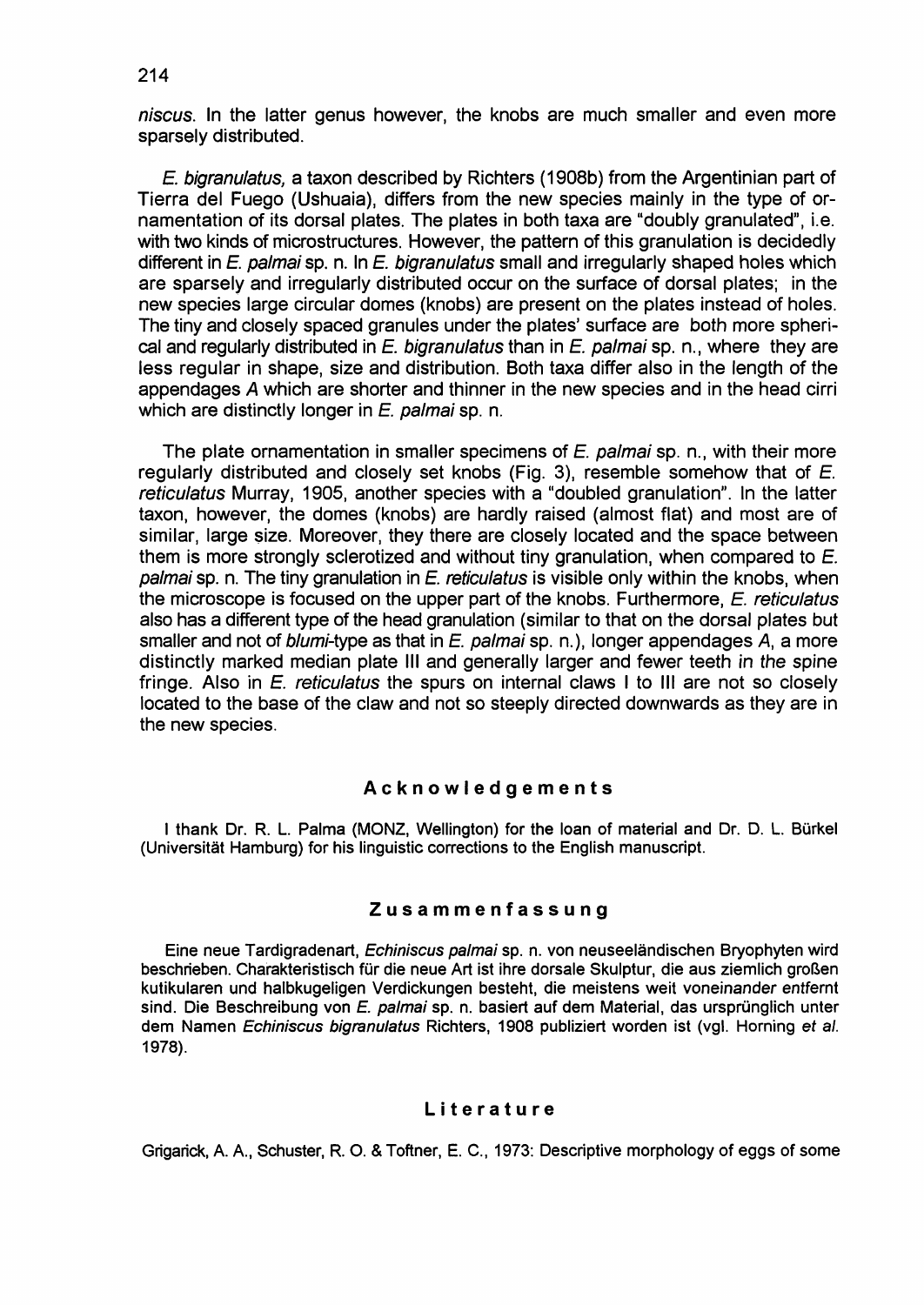species in the Macrobiotus hufelandii group. - Pan-Pacific Entomol., 49 (3): 258-263. San Francisco.

- Homing, O. S. & Schuster, R. 0., 1983: Three new species of New Zealand tardigrades (Tardigrada: Echiniscidae). - Pan-Pacific Entomol., 59 (1-4): 108-112. San Francisco.
- Homing, O. S., Schuster, R. O. & Grigarick, A A, 1978: Tardigrada of New Zealand. NZeal. J. Zool., 5: 185-280. San Francisco.
- Martin, N. A. & Yeates, G. W., 1975: Effect of four insecticides on the pasture ecosystem. Ill. Nematodes, rotifers and tardigrades. - N. Z. J. Agric. Res., 18: 307-312. Wellington.
- Murray, J., 1910: Tardigrada. In: British Antarctic Expedition 1907-9, Reports on the Scientific Investigations, Vol. I. Biology, Part V: 1-185. London.
- Nelson, O. R. & Homing, O. S., 1979: Tardigrada of the Kowhai Bush, Kaikoura, New Zealand. In: The IInd Int. Symp. Tardigrada, Kraków, Poland, July 28-30, 1977; Zesz. Nauk. Univ. Jagiell., Prace zool., 529 (25): 125-142. Krak6w.
- Pilato, G., 1996: Redescription of Isohypsibius wilsoni and description of two new species of Isohypsibius (Eutardigrada) from New Zealand. - NZeal. J. Zool., 23: 67-71. Wellington.
- Pilato, G. & Binda, M. G., 1996: Two new species and new records of Macrobiotus (Eutardigrada) from New Zealand. - NZeal. J. Zool., 23: 375-379. Wellington.
- Pilato, G. & Binda, M. G., 1997: Remarks on some tardigrades of New Zealand with the description of Hypsibius novaezeelandiae n. sp. (Eutardigrada). - NZeal. J. Zool., 24: 65-67. Wellington.
- Richters, F., 1908a: Beitrag zur Kenntnis der Moosfauna Australiens und der Inseln des Pazifischen Ozeans. - Zool. Jhrb., 26: 196-213. Jena.
- Richters, F., 1908b: Moosbewohner. Wiss. Ergebn. Schwed. Sudpolar Exped., 6 (2): 1-16. Stockholm.
- Toftner, E. C., Grigarick, A A. & Schuster., R. 0., 1975: Analysis of scanning electron microscope images of Macrobiotus eggs. - In: Int. Symp. Tardigrada, Pallanza, Italy, June 17-19, 1974. - Mem. Ist. Ital. Idrobiol., 32 Suppl.: 393-411. Pallanza.

#### Author's address:

Or. H. Oastych, Zoologisches Institut und Zoologisches Museum der Universitat Hamburg, Martin-Luther-King-Platz 3, 20146 Hamburg, Bundesrepublik Oeutschland.